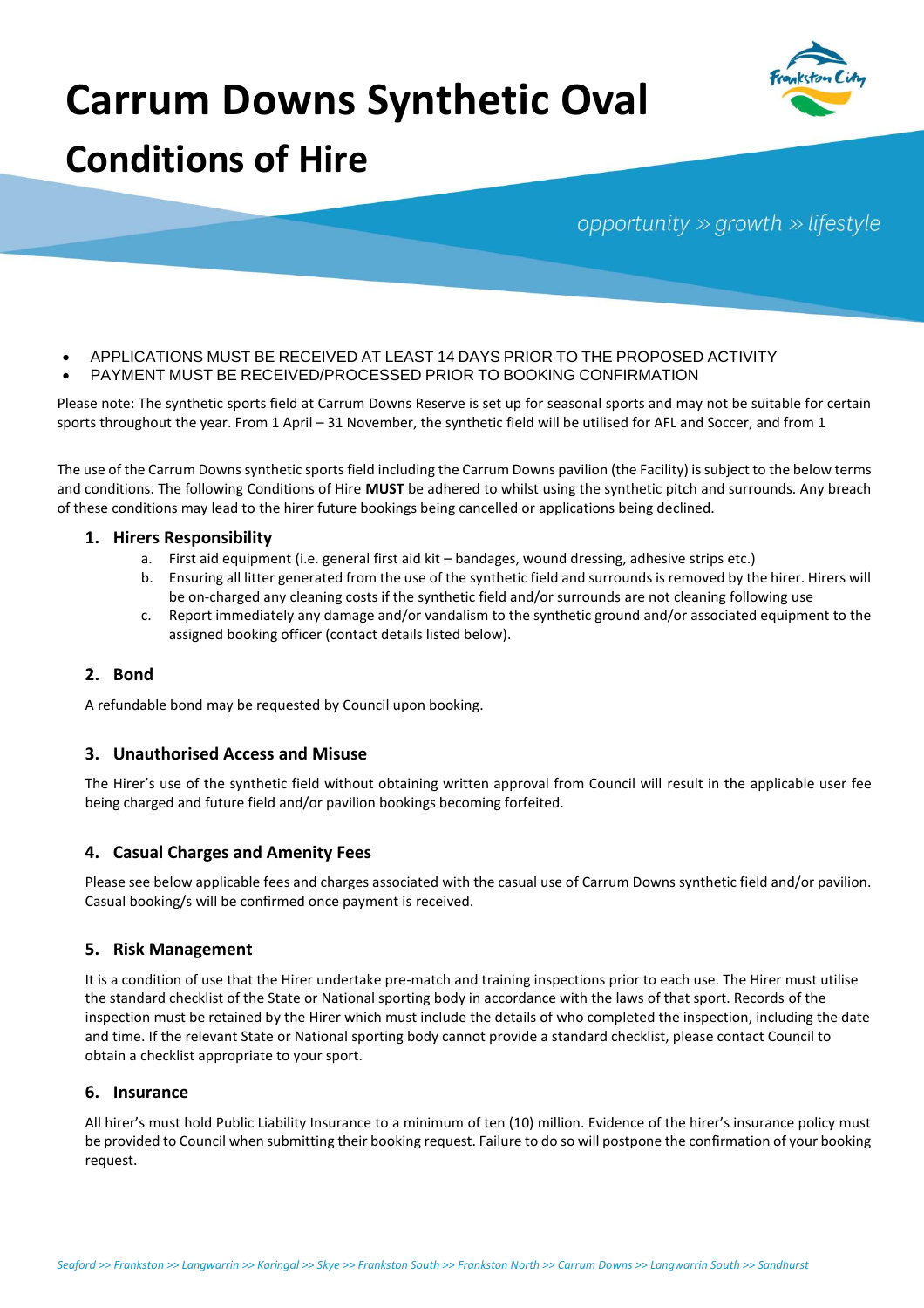## **7. Occupational Health and Safety & Public Safety**

The Hirer is not permitted to undertake any works without Council's prior approval.

The Hirer is required to abide by the following Australian Standards in relation to Portable Soccer Goals: Portable Soccer Goals – HB 227-2003- Manufacture, Use and Storage.

## **8. Subletting**

The Hirer will not have the right to hire the synthetic field to a third party. The hirer is deemed the applicant and the term "hirer" does not extend to any supporting club, organisation or individual with which the hirer may have an association.

## **9. Bookings**

- The Hirer must be the person responsible for supervising the use of the synthetic field and surrounds. The hirer must sign and return the Conditions of Hire for casual use.
- The person/s making the booking and signing the Conditions of Hire must be aged 18 years or over (Photo ID must be provided if requested).
- Bookings are only confirmed, when the **Confirmation of Event** has been received.

#### **10. Site Plan**

If the hirer is planning to erect, or place any additional equipment on or around the synthetic field, the hirer must submit a site plan with their application, outlining the location, size and weight of the equipment (marquees, rides etc.). Additional equipment is not permitted on the synthetic field unless the hirer has received written approval from Council.

## **11. Noise Restrictions**

In accordance with the Environmental Protection Authority (EPA), noise from any musical instrument or electrical amplified sound reproducing system including, but not limited to stereo, radio and public announcement system must not be played outside the following times:

| Day                                 | <b>Times</b>                    |
|-------------------------------------|---------------------------------|
| Monday - Thursday                   | Before 7:00am and after 10:00pm |
| <b>Friday</b>                       | Before 7:00am and after 11:00pm |
| <b>Saturday and Public Holidays</b> | Before 9:00am and after 11:00pm |
| <b>Sunday</b>                       | Before 9:00am and after 10:00pm |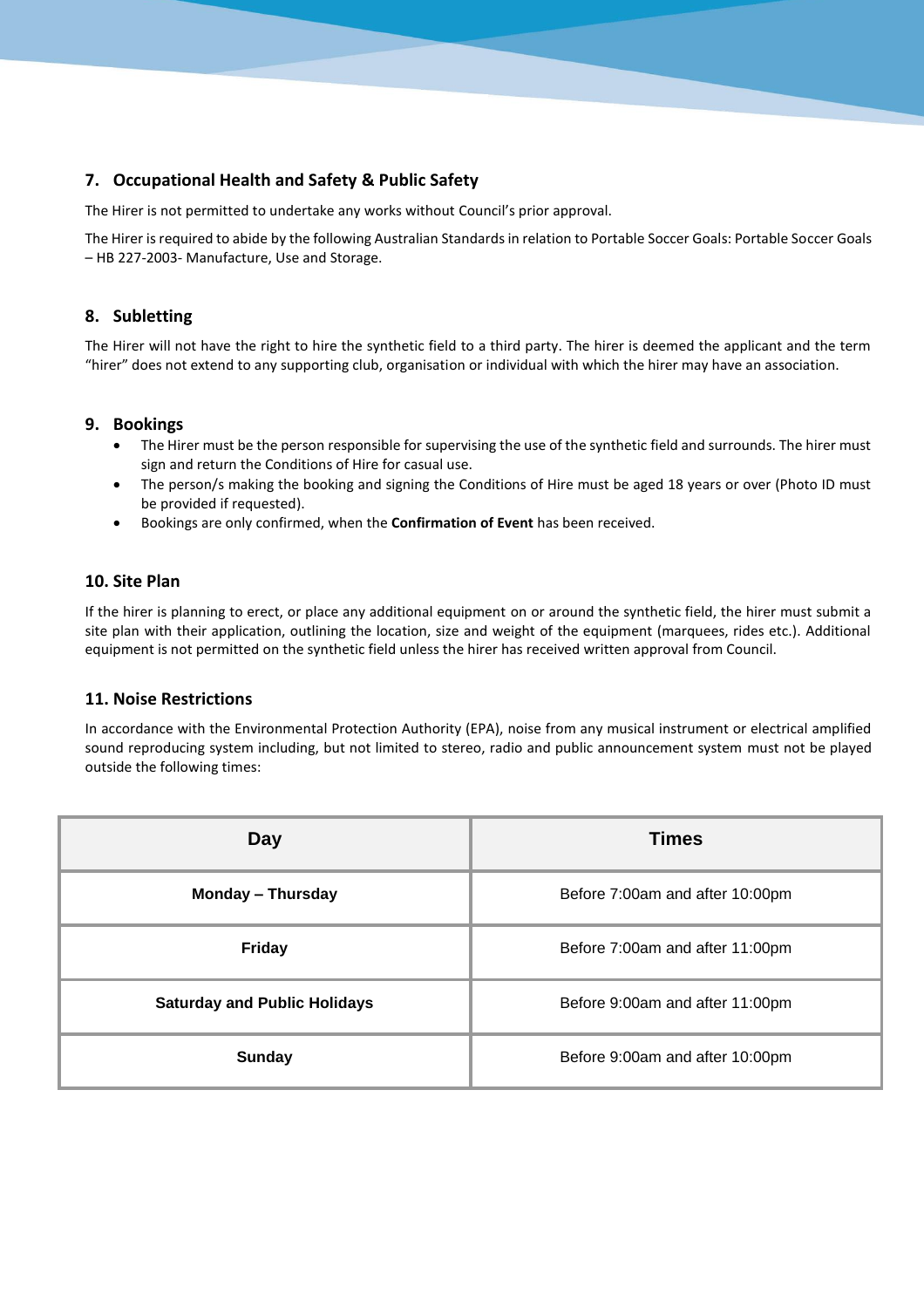## **12. Lighting & Pavilion Access Restrictions**

The pavilion and floodlighting may operate for Council allocated activities only between the hours of:

| <b>Pavilion</b>                       |                                    |
|---------------------------------------|------------------------------------|
| <b>Monday - Thursday</b>              | $4:00 \text{pm} - 10:00 \text{pm}$ |
| <b>Friday</b>                         | $4:00 \text{pm} - 11:00 \text{pm}$ |
| <b>Saturday &amp; Public Holidays</b> | $8:00am - 11:00pm$                 |
| <b>Sunday</b>                         | $9:00am - 10:00pm$                 |

**Lighting**

**Monday – Sunday** 5:00pm – 9:00pm

## **13. User Guidelines**

User are to adhere to the below guidelines when utilising the Carrum Downs synthetic field:

- a. Users are to not clean their equipment including boots against;
	- i. Boundary fences
	- ii. Concrete
	- iii. Field's infrastructure
- b. No blades are permitted on the synthetic field at any time
- c. No large/heavy installations and/or equipment (marquees, kettlebells, sleds, battle ropes etc.) are allowed on the synthetic field
- d. Refrain from using the playing field for any illegal or objectionable purpose or for any dangerous, offensive or noxious behavior.

## **14. Alcohol**

Strictly no alcohol is allowed on the synthetic pitch at any times. Users that wish to hire the pavilion **MUST** have the appropriate liquor license and must provide a copy along with their application.

## **15. Smoking**

Smoking is prohibited throughout the facility at all times and has been banned with ten (10) meters of outdoor sporting venues during underage sporting events and training sessions.

## **16. Food Registration**

Any hirer that intends to sell food must obtain a food registration certificate for the site. It is a mandatory requirement under the Food Act 1984 that the premise, in which any person or organisation sells food, must be registered with a Registration of Food Premises Certificate from Council.

A copy of that registration must be provided to Council along with their application.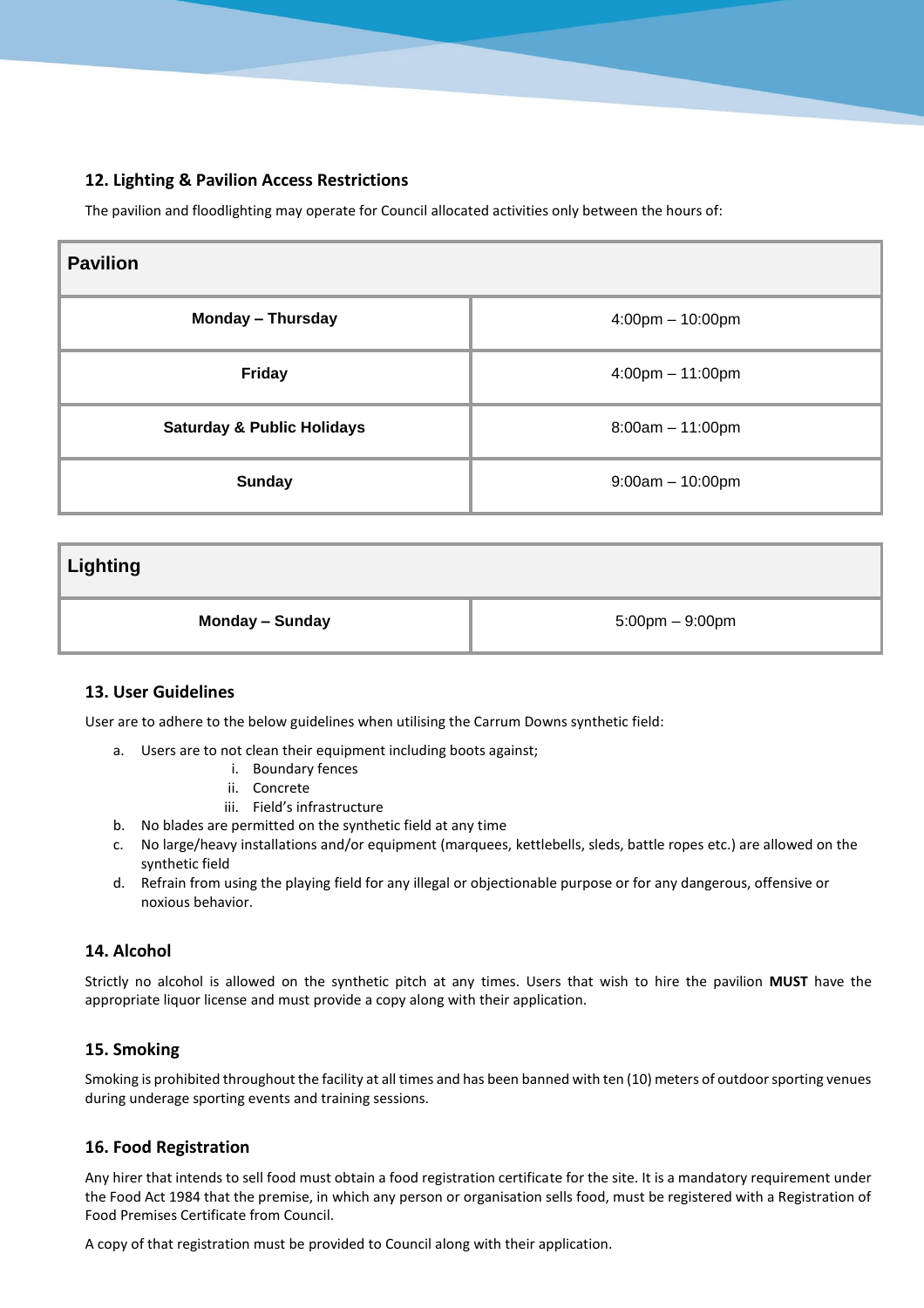## **17. Repairs and Damage**

Hirers are required to exercise due care at all times when using the facility and will be responsible for the cost and repair for any damaged caused by incorrect use and/or negligence.

## **18. Pavilion Access and Lighting**

Upon successful application, the Hirer will be sent a token via email which will allow access to the pavilion changing room, and/or access to turn field lighting on at the main.

## **19. Scoreboard**

If the Hirer requires the use of the scoreboard they must notify the Council Officer at the time of their booking. The Hirer will be required to check-in and later check-out the programmable laptop from Council reception.

## **20. Withdrawal**

Council reserve the right to relocate, amend or withdraw any booking for any reason including, but not limited to:

- Maintenance works
- Renewal works
- Weather conditions
- If the synthetic playing surface is deemed unplayable
- If the synthetic playing surface is damaged

Council reserves the right to alter the allocation if there are significant changes following the original booking request.

## **21. Cancellations**

Cancellations of bookings will only be accepted if 48 hours written notice is provided to Council, unless unexceptional circumstances exist.

If 48 hours written notice is not provided, user fees will be forfeited.

## **22. Indemnity**

The Hirer agrees to indemnify and keep indemnified the Council, its servants and agents, and each of them against all claims, actions, charges, expenses, penalties, damages and demands whatsoever which may be brought or made against them, or any of them, in connection with the Hirer performance or purported performance of its obligation under this agreement and be directly related to the negligent acts, errors or omissions of the Hirer.

The Hirer's liability to indemnity the Council shall be reduced proportionally to the extent that any act or omission of the Council, its servants or agents, contributed to the loss of liability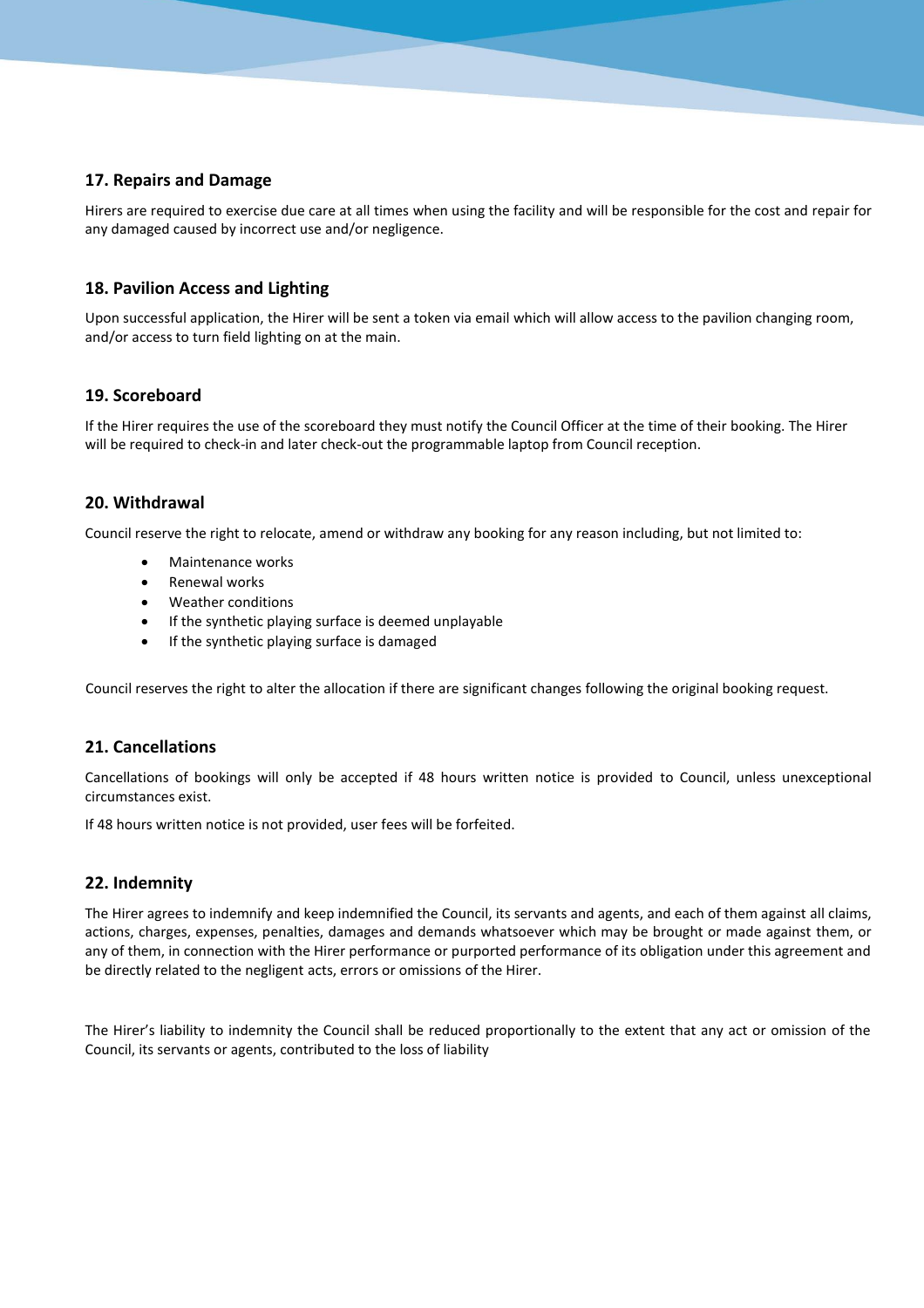Can this be added where the 'tick box' is after opening and reading the conditions of use:

## Agreement

*In granting permission for the use of the Carrum Downs synthetic playing field by the Frankston City Council (the Council) and / or pavilion, the Hirer acknowledges that it does so at its own risk.*

*As a delegate of the organisation/club listed above, I acknowledge that I have read and agree to abide by the Conditions of Hire and undertake to comply with all aspects of such conditions should this application be successful.*